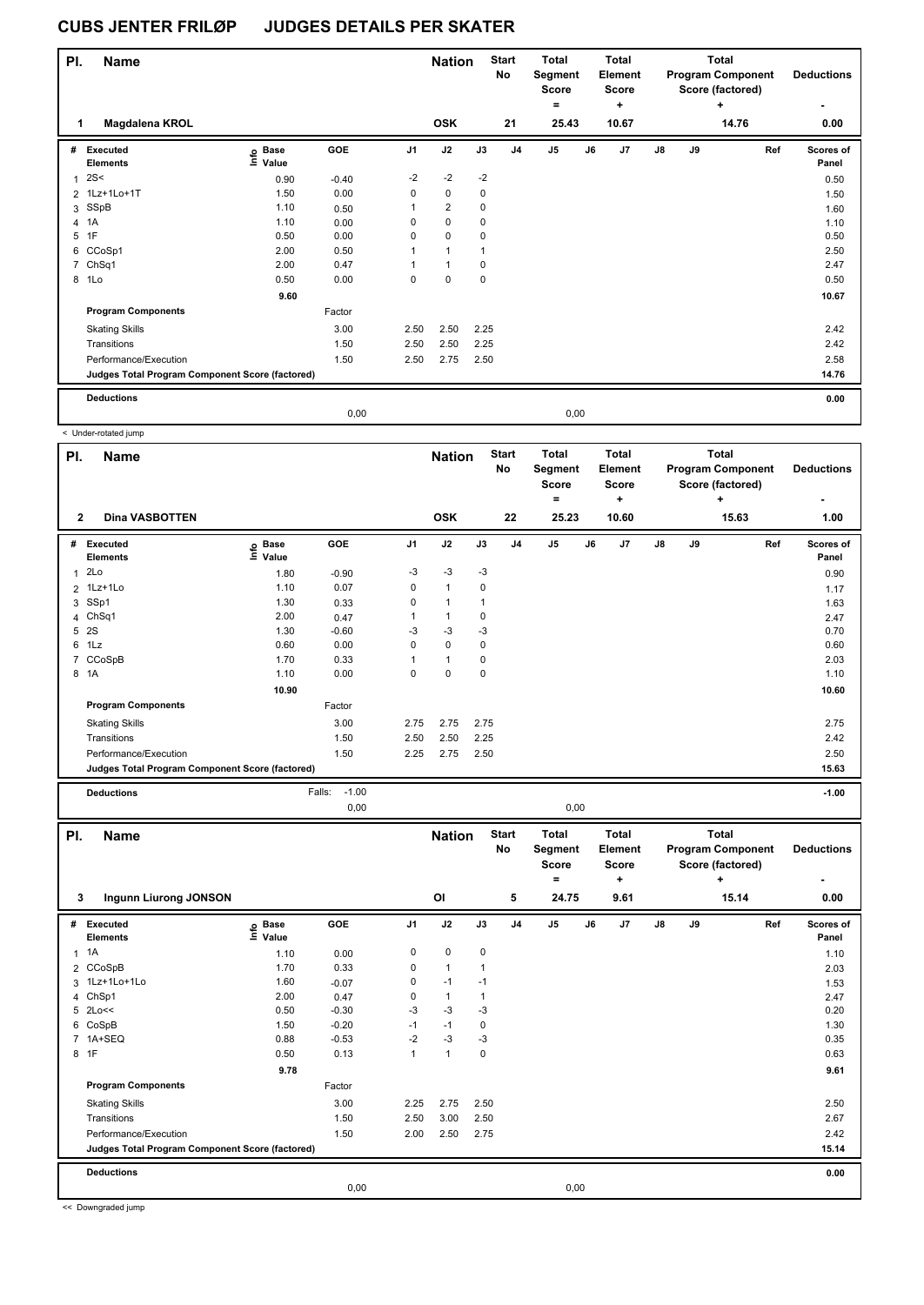| PI.                     | Name                                            |                                          |              |              | <b>Nation</b>                |                             | <b>Start</b><br>No | <b>Total</b><br>Segment<br>Score<br>$=$ |    | Total<br>Element<br>Score<br>÷          |    |    | <b>Total</b><br><b>Program Component</b><br>Score (factored)<br>۰. | <b>Deductions</b> |
|-------------------------|-------------------------------------------------|------------------------------------------|--------------|--------------|------------------------------|-----------------------------|--------------------|-----------------------------------------|----|-----------------------------------------|----|----|--------------------------------------------------------------------|-------------------|
| 4                       | <b>Josefine BREIVIK</b>                         |                                          |              |              | <b>AKK</b>                   |                             | 8                  | 24.27                                   |    | 10.52                                   |    |    | 13.75                                                              | 0.00              |
|                         | # Executed                                      | e Base<br>⊆ Value                        | GOE          | J1           | J2                           | $\mathsf{J3}$               | J4                 | J5                                      | J6 | J7                                      | J8 | J9 | Ref                                                                | Scores of         |
| $1$ 1F                  | <b>Elements</b>                                 |                                          |              | 0            | $\mathbf{1}$                 | 0                           |                    |                                         |    |                                         |    |    |                                                                    | Panel             |
|                         |                                                 | 0.50                                     | 0.07         |              |                              |                             |                    |                                         |    |                                         |    |    |                                                                    | 0.57              |
| $\overline{2}$          | 1A                                              | 1.10                                     | $-0.13$      | $-1$         | $-1$                         | $\pmb{0}$                   |                    |                                         |    |                                         |    |    |                                                                    | 0.97              |
| 3                       | 1Lz+1T+1Lo                                      | 1.50                                     | 0.00         | $\mathbf 0$  | $\pmb{0}$                    | 0                           |                    |                                         |    |                                         |    |    |                                                                    | 1.50              |
|                         | 4 ChSq1                                         | 2.00                                     | 0.70         | $\mathbf{1}$ | $\mathbf{1}$                 | $\mathbf{1}$                |                    |                                         |    |                                         |    |    |                                                                    | 2.70              |
|                         | 5 SSp1                                          | 1.30                                     | 0.33         | 0            | $\mathbf{1}$                 | $\mathbf{1}$                |                    |                                         |    |                                         |    |    |                                                                    | 1.63              |
| 6 1F                    |                                                 | 0.50                                     | 0.07         | $\mathbf{1}$ | $\pmb{0}$                    | $\pmb{0}$                   |                    |                                         |    |                                         |    |    |                                                                    | 0.57              |
|                         | 7 1Lo+1A+SEQ                                    | 1.28                                     | $-0.20$      | $-1$         | $-1$                         | $-1$                        |                    |                                         |    |                                         |    |    |                                                                    | 1.08              |
|                         | 8 CCoSpB                                        | 1.70                                     | $-0.20$      | $-1$         | $\pmb{0}$                    | $-1$                        |                    |                                         |    |                                         |    |    |                                                                    | 1.50              |
|                         |                                                 | 9.88                                     |              |              |                              |                             |                    |                                         |    |                                         |    |    |                                                                    | 10.52             |
|                         | <b>Program Components</b>                       |                                          | Factor       |              |                              |                             |                    |                                         |    |                                         |    |    |                                                                    |                   |
|                         | <b>Skating Skills</b>                           |                                          | 3.00         | 2.50         | 2.25                         | 2.25                        |                    |                                         |    |                                         |    |    |                                                                    | 2.33              |
|                         | Transitions                                     |                                          | 1.50         | 2.25         | 2.25                         | 2.50                        |                    |                                         |    |                                         |    |    |                                                                    | 2.33              |
|                         | Performance/Execution                           |                                          | 1.50         | 2.00         | 2.00                         | 2.50                        |                    |                                         |    |                                         |    |    |                                                                    | 2.17              |
|                         | Judges Total Program Component Score (factored) |                                          |              |              |                              |                             |                    |                                         |    |                                         |    |    |                                                                    | 13.75             |
|                         | <b>Deductions</b>                               |                                          |              |              |                              |                             |                    |                                         |    |                                         |    |    |                                                                    | 0.00              |
|                         |                                                 |                                          | 0,00         |              |                              |                             |                    | 0,00                                    |    |                                         |    |    |                                                                    |                   |
|                         |                                                 |                                          |              |              |                              |                             |                    |                                         |    |                                         |    |    |                                                                    |                   |
| PI.                     | Name                                            |                                          |              |              | <b>Nation</b>                |                             | <b>Start</b><br>No | <b>Total</b><br>Segment<br><b>Score</b> |    | <b>Total</b><br>Element<br><b>Score</b> |    |    | <b>Total</b><br><b>Program Component</b><br>Score (factored)       | <b>Deductions</b> |
| 5                       | <b>Astrid LILLE</b>                             |                                          |              |              | <b>AKK</b>                   |                             | 14                 | $=$<br>23.18                            |    | ÷<br>9.67                               |    |    | ٠<br>13.51                                                         | 0.00              |
|                         | # Executed                                      |                                          | GOE          | J1           | J2                           | $\mathsf{J3}$               | J4                 | $\mathsf{J}5$                           | J6 | J7                                      | J8 | J9 | Ref                                                                | Scores of         |
|                         | <b>Elements</b>                                 | e Base<br>⊆ Value                        |              |              |                              |                             |                    |                                         |    |                                         |    |    |                                                                    | Panel             |
| $\mathbf{1}$            | 1F+1Lo+1Lo                                      | 1.50                                     | 0.07         | $\pmb{0}$    | $\mathbf{1}$                 | $\pmb{0}$                   |                    |                                         |    |                                         |    |    |                                                                    | 1.57              |
| 2 1A                    |                                                 | 1.10                                     | 0.00         | 0            | $\pmb{0}$                    | $\pmb{0}$                   |                    |                                         |    |                                         |    |    |                                                                    | 1.10              |
| 3                       | CSSpB                                           | 1.60                                     | $-0.40$      | $-1$         | $-2$                         | $-1$                        |                    |                                         |    |                                         |    |    |                                                                    | 1.20              |
| 4 1Lz                   |                                                 | 0.60                                     | 0.00         | 0            | $\pmb{0}$                    | $\pmb{0}$                   |                    |                                         |    |                                         |    |    |                                                                    | 0.60              |
| 5                       | 1Lo+1Lo                                         | 1.00                                     | 0.00         | 0            | 0                            | 0                           |                    |                                         |    |                                         |    |    |                                                                    | 1.00              |
|                         | 6 ChSq1                                         | 2.00                                     | 0.00         | 0            | 0                            | $\mathbf 0$                 |                    |                                         |    |                                         |    |    |                                                                    | 2.00              |
| 7 1F                    |                                                 | 0.50                                     | 0.00         | 0            | $\pmb{0}$                    | $\pmb{0}$                   |                    |                                         |    |                                         |    |    |                                                                    | 0.50              |
|                         | 8 CCoSpB                                        | 1.70                                     | 0.00         | 0            | $\mathbf 0$                  | $\mathbf 0$                 |                    |                                         |    |                                         |    |    |                                                                    | 1.70              |
|                         |                                                 | 10.00                                    |              |              |                              |                             |                    |                                         |    |                                         |    |    |                                                                    | 9.67              |
|                         | <b>Program Components</b>                       |                                          | Factor       |              |                              |                             |                    |                                         |    |                                         |    |    |                                                                    |                   |
|                         |                                                 |                                          |              |              |                              |                             |                    |                                         |    |                                         |    |    |                                                                    |                   |
|                         | <b>Skating Skills</b>                           |                                          | 3.00         | 2.25         | 2.25                         | 2.50                        |                    |                                         |    |                                         |    |    |                                                                    | 2.33              |
|                         | Transitions                                     |                                          | 1.50         | 2.00         | 2.25                         | 2.25                        |                    |                                         |    |                                         |    |    |                                                                    | 2.17              |
|                         | Performance/Execution                           |                                          | 1.50         | 1.75         | 2.25                         | 2.50                        |                    |                                         |    |                                         |    |    |                                                                    | 2.17              |
|                         | Judges Total Program Component Score (factored) |                                          |              |              |                              |                             |                    |                                         |    |                                         |    |    |                                                                    | 13.51             |
|                         | <b>Deductions</b>                               |                                          | 0,00         |              |                              |                             |                    | 0,00                                    |    |                                         |    |    |                                                                    | 0.00              |
|                         |                                                 |                                          |              |              |                              |                             |                    |                                         |    |                                         |    |    |                                                                    |                   |
| PI.                     | <b>Name</b>                                     |                                          |              |              | <b>Nation</b>                |                             | <b>Start</b><br>No | <b>Total</b><br>Segment<br>Score        |    | Total<br>Element<br>Score               |    |    | <b>Total</b><br><b>Program Component</b><br>Score (factored)       | <b>Deductions</b> |
| 6                       | <b>Hedvig GUSTAVSEN</b>                         |                                          |              |              | OI                           |                             | 13                 | $\equiv$<br>22.96                       |    | ÷<br>8.84                               |    |    | ٠<br>14.12                                                         | 0.00              |
|                         |                                                 |                                          |              |              |                              |                             |                    |                                         |    |                                         |    |    |                                                                    |                   |
|                         | # Executed                                      | Base<br>$\mathop{\mathsf{Irr}}\nolimits$ | GOE          | J1           | J2                           | $\mathsf{J3}$               | J4                 | J5                                      | J6 | J7                                      | J8 | J9 | Ref                                                                | Scores of         |
|                         | <b>Elements</b>                                 | Value                                    |              |              |                              |                             |                    |                                         |    |                                         |    |    |                                                                    | Panel             |
| 1                       | 1Lz                                             | e<br>0.60                                | $-0.20$      | $-2$         | $-2$                         | $-2$                        |                    |                                         |    |                                         |    |    |                                                                    | 0.40              |
| $\overline{\mathbf{c}}$ | 1Lo                                             | 0.50<br>2.00                             | 0.07         | 0<br>1       | $\mathbf{1}$<br>$\mathbf{1}$ | $\mathbf 0$<br>$\mathbf{1}$ |                    |                                         |    |                                         |    |    |                                                                    | 0.57              |
|                         | 3 ChSq1                                         |                                          | 0.70         | 1            | $-1$                         |                             |                    |                                         |    |                                         |    |    |                                                                    | 2.70              |
|                         | 4 LSpB<br>1F                                    | 1.20<br>0.50                             | 0.07         | $\mathbf 0$  | $\pmb{0}$                    | $\pmb{0}$<br>0              |                    |                                         |    |                                         |    |    |                                                                    | 1.27              |
| 5                       |                                                 |                                          | 0.00         |              |                              |                             |                    |                                         |    |                                         |    |    |                                                                    | 0.50              |
|                         | 6 1A<                                           | 0.80                                     | $-0.60$      | -3<br>0      | $-3$<br>$\pmb{0}$            | $-3$                        |                    |                                         |    |                                         |    |    |                                                                    | 0.20              |
|                         | 7 CCoSpB<br>8 1F+1Lo+1Lo                        | 1.70<br>1.50                             | 0.00<br>0.00 | 0            | 0                            | $\pmb{0}$<br>$\mathbf 0$    |                    |                                         |    |                                         |    |    |                                                                    | 1.70<br>1.50      |
|                         |                                                 | 8.80                                     |              |              |                              |                             |                    |                                         |    |                                         |    |    |                                                                    |                   |
|                         | <b>Program Components</b>                       |                                          | Factor       |              |                              |                             |                    |                                         |    |                                         |    |    |                                                                    | 8.84              |
|                         |                                                 |                                          |              |              |                              |                             |                    |                                         |    |                                         |    |    |                                                                    |                   |
|                         | <b>Skating Skills</b>                           |                                          | 3.00         | 2.25         | 2.50                         | 2.25                        |                    |                                         |    |                                         |    |    |                                                                    | 2.33              |
|                         | Transitions                                     |                                          | 1.50         | 2.25         | 2.50                         | 2.25                        |                    |                                         |    |                                         |    |    |                                                                    | 2.33              |
|                         | Performance/Execution                           |                                          | 1.50         | 2.00         | 2.75                         | 2.50                        |                    |                                         |    |                                         |    |    |                                                                    | 2.42              |
|                         | Judges Total Program Component Score (factored) |                                          |              |              |                              |                             |                    |                                         |    |                                         |    |    |                                                                    | 14.12             |
|                         | <b>Deductions</b>                               |                                          |              |              |                              |                             |                    |                                         |    |                                         |    |    |                                                                    | 0.00              |
|                         |                                                 |                                          | 0,00         |              |                              |                             |                    | 0,00                                    |    |                                         |    |    |                                                                    |                   |

< Under-rotated jump e Jump take off with wrong edge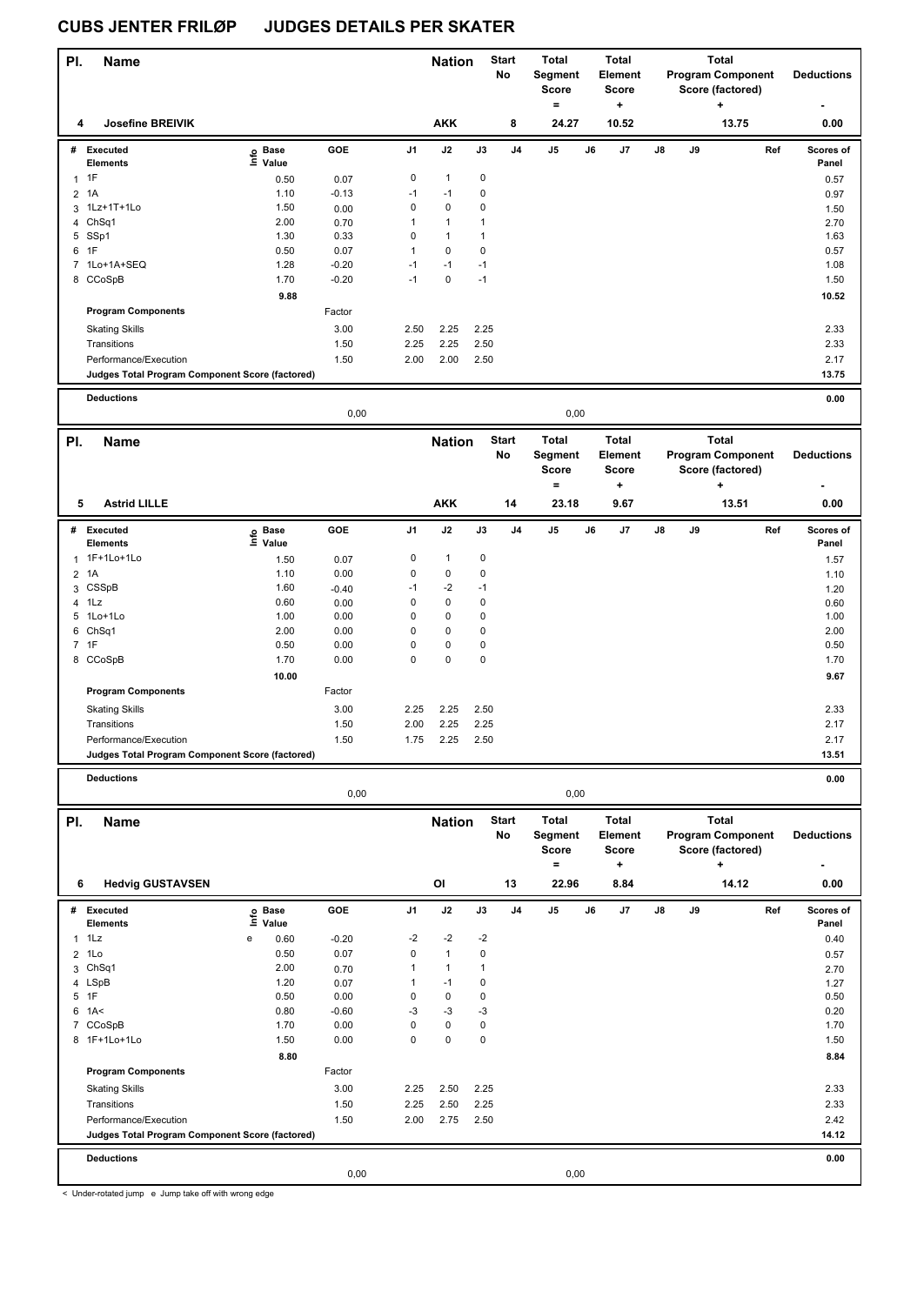| PI. | <b>Name</b>                                     |                   |         |                | <b>Nation</b>  |             | <b>Start</b><br>No | <b>Total</b><br>Segment<br><b>Score</b><br>$\equiv$ |      | <b>Total</b><br>Element<br>Score<br>$\ddot{}$ |               |    | Total<br><b>Program Component</b><br>Score (factored)<br>٠ | <b>Deductions</b><br>۰ |
|-----|-------------------------------------------------|-------------------|---------|----------------|----------------|-------------|--------------------|-----------------------------------------------------|------|-----------------------------------------------|---------------|----|------------------------------------------------------------|------------------------|
| 7   | <b>Karin Emilie PETTERSEN</b>                   |                   |         |                | OI             |             | 3                  | 21.61                                               |      | 8.84                                          |               |    | 12.77                                                      | 0.00                   |
| #   | Executed<br><b>Elements</b>                     | e Base<br>⊆ Value | GOE     | J <sub>1</sub> | J2             | J3          | J <sub>4</sub>     | J <sub>5</sub>                                      | J6   | J7                                            | $\mathsf{J}8$ | J9 | Ref                                                        | Scores of<br>Panel     |
|     | 1Lz+1Lo+1Lo                                     | 1.60              | 0.07    | 1              | 0              | 0           |                    |                                                     |      |                                               |               |    |                                                            | 1.67                   |
|     | 2 CoSpB                                         | 1.50              | 0.17    | 0              | 1              | 0           |                    |                                                     |      |                                               |               |    |                                                            | 1.67                   |
|     | $3$ 1F                                          | 0.50              | 0.07    | 0              | $\overline{1}$ | 0           |                    |                                                     |      |                                               |               |    |                                                            | 0.57                   |
|     | 4 2Lo<<                                         | 0.50              | $-0.30$ | -3             | $-3$           | $-3$        |                    |                                                     |      |                                               |               |    |                                                            | 0.20                   |
|     | 5 ChSq1                                         | 2.00              | 0.23    | 0              | 0              | 1           |                    |                                                     |      |                                               |               |    |                                                            | 2.23                   |
| 6   | 1A                                              | 1.10              | $-0.60$ | $-3$           | $-3$           | $-3$        |                    |                                                     |      |                                               |               |    |                                                            | 0.50                   |
|     | 7 1Lz                                           | 0.60              | 0.00    | $\mathbf 0$    | $\mathbf 0$    | $\mathbf 0$ |                    |                                                     |      |                                               |               |    |                                                            | 0.60                   |
|     | 8 CCoSpB                                        | 1.70              | $-0.30$ | $-1$           | $-1$           | $-1$        |                    |                                                     |      |                                               |               |    |                                                            | 1.40                   |
|     |                                                 | 9.50              |         |                |                |             |                    |                                                     |      |                                               |               |    |                                                            | 8.84                   |
|     | <b>Program Components</b>                       |                   | Factor  |                |                |             |                    |                                                     |      |                                               |               |    |                                                            |                        |
|     | <b>Skating Skills</b>                           |                   | 3.00    | 2.00           | 2.50           | 2.00        |                    |                                                     |      |                                               |               |    |                                                            | 2.17                   |
|     | Transitions                                     |                   | 1.50    | 1.75           | 2.75           | 2.25        |                    |                                                     |      |                                               |               |    |                                                            | 2.25                   |
|     | Performance/Execution                           |                   | 1.50    | 2.00           | 2.00           | 1.75        |                    |                                                     |      |                                               |               |    |                                                            | 1.92                   |
|     | Judges Total Program Component Score (factored) |                   |         |                |                |             |                    |                                                     |      |                                               |               |    |                                                            | 12.77                  |
|     | <b>Deductions</b>                               |                   |         |                |                |             |                    |                                                     |      |                                               |               |    |                                                            | 0.00                   |
|     |                                                 |                   | 0.00    |                |                |             |                    |                                                     | 0,00 |                                               |               |    |                                                            |                        |

<< Downgraded jump

J

| PI. | <b>Name</b>                                     |                   |            |                | <b>Nation</b> |      | <b>Start</b><br>No | Total<br>Segment<br><b>Score</b> |    | <b>Total</b><br>Element<br>Score |               |    | <b>Total</b><br><b>Program Component</b><br>Score (factored) | <b>Deductions</b>  |
|-----|-------------------------------------------------|-------------------|------------|----------------|---------------|------|--------------------|----------------------------------|----|----------------------------------|---------------|----|--------------------------------------------------------------|--------------------|
| 8   | Lisa LIND                                       |                   |            |                | <b>RKK</b>    |      | 19                 | $\equiv$<br>20.66                |    | ÷<br>7.67                        |               |    | ÷<br>12.99                                                   | 0.00               |
| #   | <b>Executed</b><br><b>Elements</b>              | e Base<br>E Value | <b>GOE</b> | J <sub>1</sub> | J2            | J3   | J <sub>4</sub>     | J <sub>5</sub>                   | J6 | J <sub>7</sub>                   | $\mathsf{J}8$ | J9 | Ref                                                          | Scores of<br>Panel |
| 1   | $1Lo+1Lo$                                       | 1.00              | 0.00       | 0              | 0             | 0    |                    |                                  |    |                                  |               |    |                                                              | 1.00               |
|     | 2 ChSq1                                         | 2.00              | 0.70       | 1              | $\mathbf{1}$  |      |                    |                                  |    |                                  |               |    |                                                              | 2.70               |
|     | 3 CCoSp0                                        | 0.00              | 0.00       |                |               |      |                    |                                  |    |                                  |               |    |                                                              | 0.00               |
|     | 4 1F+1T+1Lo                                     | 1.40              | 0.00       | 0              | 0             | 0    |                    |                                  |    |                                  |               |    |                                                              | 1.40               |
|     | 5 1S                                            | 0.40              | 0.00       | $\Omega$       | $\mathbf 0$   | 0    |                    |                                  |    |                                  |               |    |                                                              | 0.40               |
| 6   | 1Lz                                             | 0.60              | 0.00       | 0              | $\mathbf 0$   | 0    |                    |                                  |    |                                  |               |    |                                                              | 0.60               |
|     | 7 1F                                            | 0.50              | 0.07       | 0              | 1             | 0    |                    |                                  |    |                                  |               |    |                                                              | 0.57               |
|     | 8 SSpB                                          | 1.10              | $-0.10$    | 0              | 0             | $-1$ |                    |                                  |    |                                  |               |    |                                                              | 1.00               |
|     |                                                 | 7.00              |            |                |               |      |                    |                                  |    |                                  |               |    |                                                              | 7.67               |
|     | <b>Program Components</b>                       |                   | Factor     |                |               |      |                    |                                  |    |                                  |               |    |                                                              |                    |
|     | <b>Skating Skills</b>                           |                   | 3.00       | 1.75           | 2.00          | 2.25 |                    |                                  |    |                                  |               |    |                                                              | 2.00               |
|     | Transitions                                     |                   | 1.50       | 2.00           | 2.25          | 2.00 |                    |                                  |    |                                  |               |    |                                                              | 2.08               |
|     | Performance/Execution                           |                   | 1.50       | 2.25           | 2.75          | 2.75 |                    |                                  |    |                                  |               |    |                                                              | 2.58               |
|     | Judges Total Program Component Score (factored) |                   |            |                |               |      |                    |                                  |    |                                  |               |    |                                                              | 12.99              |
|     |                                                 |                   |            |                |               |      |                    |                                  |    |                                  |               |    |                                                              |                    |

**Deductions 0.00**

|          |                                                   |                            | 0,00    |                |                             |             |                         |                                                       | 0,00 |                                                      |               |    |                                                                            |                           |
|----------|---------------------------------------------------|----------------------------|---------|----------------|-----------------------------|-------------|-------------------------|-------------------------------------------------------|------|------------------------------------------------------|---------------|----|----------------------------------------------------------------------------|---------------------------|
| PI.<br>9 | <b>Name</b><br><b>Pernille Juklestad ESKELAND</b> |                            |         |                | <b>Nation</b><br><b>AKK</b> |             | <b>Start</b><br>No<br>4 | <b>Total</b><br>Segment<br><b>Score</b><br>۰<br>19.61 |      | <b>Total</b><br>Element<br><b>Score</b><br>÷<br>8.24 |               |    | <b>Total</b><br><b>Program Component</b><br>Score (factored)<br>÷<br>11.37 | <b>Deductions</b><br>0.00 |
| #        | Executed<br><b>Elements</b>                       | e Base<br>⊑ Value<br>Value | GOE     | J <sub>1</sub> | J2                          | J3          | J <sub>4</sub>          | J <sub>5</sub>                                        | J6   | J7                                                   | $\mathsf{J}8$ | J9 | Ref                                                                        | Scores of<br>Panel        |
|          | $1$ $1$ $1$                                       | 0.60                       | 0.07    | 1              | $\mathbf 0$                 | $\mathbf 0$ |                         |                                                       |      |                                                      |               |    |                                                                            | 0.67                      |
|          | 2 1Lo+1T                                          | 0.90                       | $-0.03$ | 0              | 0                           | $-1$        |                         |                                                       |      |                                                      |               |    |                                                                            | 0.87                      |
| 3        | CoSpB                                             | 1.50                       | 0.00    | 0              | 0                           | 0           |                         |                                                       |      |                                                      |               |    |                                                                            | 1.50                      |
|          | 4 ChSq1                                           | 2.00                       | 0.00    | 0              | $\mathbf 0$                 | 0           |                         |                                                       |      |                                                      |               |    |                                                                            | 2.00                      |
|          | 5 1F+1Lo                                          | 1.00                       | 0.00    | 0              | $\mathbf 0$                 | 0           |                         |                                                       |      |                                                      |               |    |                                                                            | 1.00                      |
|          | 6 1Lz                                             | 0.60                       | 0.00    | $\Omega$       | $\mathbf 0$                 | 0           |                         |                                                       |      |                                                      |               |    |                                                                            | 0.60                      |
|          | 7 1F                                              | 0.50                       | 0.00    | 0              | $\mathbf 0$                 | 0           |                         |                                                       |      |                                                      |               |    |                                                                            | 0.50                      |
|          | 8 SSpB                                            | 1.10                       | 0.00    | 0              | $\mathbf 0$                 | 0           |                         |                                                       |      |                                                      |               |    |                                                                            | 1.10                      |
|          |                                                   | 8.20                       |         |                |                             |             |                         |                                                       |      |                                                      |               |    |                                                                            | 8.24                      |
|          | <b>Program Components</b>                         |                            | Factor  |                |                             |             |                         |                                                       |      |                                                      |               |    |                                                                            |                           |
|          | <b>Skating Skills</b>                             |                            | 3.00    | 1.75           | 2.25                        | 1.50        |                         |                                                       |      |                                                      |               |    |                                                                            | 1.83                      |
|          | Transitions                                       |                            | 1.50    | 1.75           | 2.50                        | 1.50        |                         |                                                       |      |                                                      |               |    |                                                                            | 1.92                      |
|          | Performance/Execution                             |                            | 1.50    | 2.00           | 2.25                        | 1.75        |                         |                                                       |      |                                                      |               |    |                                                                            | 2.00                      |
|          | Judges Total Program Component Score (factored)   |                            |         |                |                             |             |                         |                                                       |      |                                                      |               |    |                                                                            | 11.37                     |
|          | <b>Deductions</b>                                 |                            |         |                |                             |             |                         |                                                       |      |                                                      |               |    |                                                                            | 0.00                      |
|          |                                                   |                            | 0,00    |                |                             |             |                         |                                                       | 0,00 |                                                      |               |    |                                                                            |                           |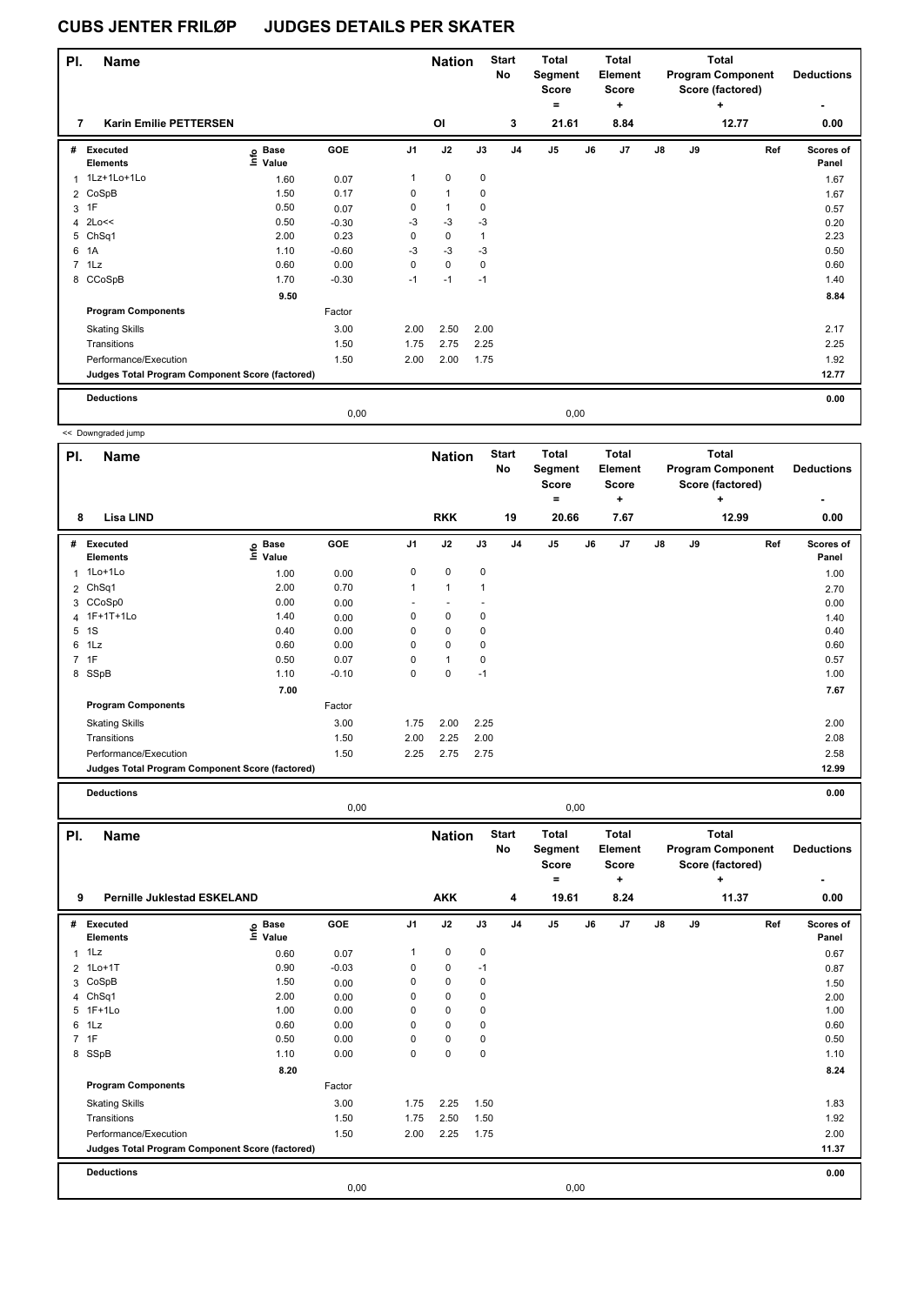| PI.          | <b>Name</b>                                     |                   |         |              | <b>Nation</b>  |              | <b>Start</b><br>No | Total<br>Segment<br><b>Score</b><br>$=$ |    | Total<br>Element<br><b>Score</b><br>$\ddot{}$ |    |    | <b>Total</b><br><b>Program Component</b><br>Score (factored)<br>۰. | <b>Deductions</b>  |
|--------------|-------------------------------------------------|-------------------|---------|--------------|----------------|--------------|--------------------|-----------------------------------------|----|-----------------------------------------------|----|----|--------------------------------------------------------------------|--------------------|
| 10           | <b>Tuva Westby MARTINSEN</b>                    |                   |         |              | <b>RKK</b>     |              | 12                 | 19.00                                   |    | 8.75                                          |    |    | 10.25                                                              | 0.00               |
|              | # Executed<br><b>Elements</b>                   | e Base<br>⊆ Value | GOE     | J1           | J2             | J3           | J <sub>4</sub>     | J5                                      | J6 | J7                                            | J8 | J9 | Ref                                                                | Scores of<br>Panel |
| $1$ 1F       |                                                 | 0.50              | 0.00    | $\pmb{0}$    | $\mathbf 0$    | $\pmb{0}$    |                    |                                         |    |                                               |    |    |                                                                    | 0.50               |
| 2 1A         |                                                 | 1.10              | $-0.60$ | -3           | $-3$           | $-3$         |                    |                                         |    |                                               |    |    |                                                                    | 0.50               |
|              | 3 CoSpB                                         | 1.50              | 0.50    | $\mathbf{1}$ | $\mathbf{1}$   | $\mathbf{1}$ |                    |                                         |    |                                               |    |    |                                                                    | 2.00               |
|              | 4 1A+SEQ                                        | 0.88              | $-0.40$ | $-2$         | $-2$           | $-2$         |                    |                                         |    |                                               |    |    |                                                                    | 0.48               |
|              | 5 ChSq1                                         | 2.00              | $-0.33$ | -1           | 0              | $-1$         |                    |                                         |    |                                               |    |    |                                                                    | 1.67               |
|              | 6 1Lz+1T+1Lo                                    | 1.50              | $-0.03$ | 0            | 0              | $-1$         |                    |                                         |    |                                               |    |    |                                                                    | 1.47               |
| 7 1F         |                                                 | 0.50              | 0.00    | $\mathbf 0$  | $\mathsf 0$    | $\pmb{0}$    |                    |                                         |    |                                               |    |    |                                                                    | 0.50               |
|              | 8 SSp1                                          | 1.30              | 0.33    | $\mathbf 0$  | $\mathbf{1}$   | $\mathbf{1}$ |                    |                                         |    |                                               |    |    |                                                                    | 1.63               |
|              |                                                 | 9.28              |         |              |                |              |                    |                                         |    |                                               |    |    |                                                                    | 8.75               |
|              | <b>Program Components</b>                       |                   | Factor  |              |                |              |                    |                                         |    |                                               |    |    |                                                                    |                    |
|              | <b>Skating Skills</b>                           |                   | 3.00    | 1.75         | 1.75           | 1.75         |                    |                                         |    |                                               |    |    |                                                                    | 1.75               |
|              | Transitions                                     |                   | 1.50    | 1.75         | 2.25           | 1.25         |                    |                                         |    |                                               |    |    |                                                                    | 1.75               |
|              | Performance/Execution                           |                   | 1.50    | 1.50         | 1.75           | 1.50         |                    |                                         |    |                                               |    |    |                                                                    | 1.58               |
|              | Judges Total Program Component Score (factored) |                   |         |              |                |              |                    |                                         |    |                                               |    |    |                                                                    | 10.25              |
|              | <b>Deductions</b>                               |                   |         |              |                |              |                    |                                         |    |                                               |    |    |                                                                    | 0.00               |
|              |                                                 |                   | 0,00    |              |                |              |                    | 0,00                                    |    |                                               |    |    |                                                                    |                    |
| PI.          | <b>Name</b>                                     |                   |         |              | <b>Nation</b>  |              | <b>Start</b>       | Total                                   |    | <b>Total</b>                                  |    |    | <b>Total</b>                                                       |                    |
|              |                                                 |                   |         |              |                |              | No                 | Segment<br>Score<br>$=$                 |    | <b>Element</b><br><b>Score</b><br>+           |    |    | <b>Program Component</b><br>Score (factored)<br>٠                  | <b>Deductions</b>  |
| 11           | <b>Helene FISHER</b>                            |                   |         |              | <b>BSK</b>     |              | 9                  | 17.97                                   |    | 7.84                                          |    |    | 10.13                                                              | 0.00               |
| #            | Executed                                        |                   | GOE     | J1           | J2             | J3           | J <sub>4</sub>     | J5                                      | J6 | J7                                            | J8 | J9 | Ref                                                                | Scores of          |
|              | <b>Elements</b>                                 | e Base<br>≞ Value |         |              |                |              |                    |                                         |    |                                               |    |    |                                                                    | Panel              |
| $\mathbf{1}$ | 1A                                              | 1.10              | $-0.07$ | $\pmb{0}$    | $-1$           | $\pmb{0}$    |                    |                                         |    |                                               |    |    |                                                                    | 1.03               |
|              | $2$ 1 Lz                                        | 0.60              | $-0.03$ | 0            | $-1$           | $\pmb{0}$    |                    |                                         |    |                                               |    |    |                                                                    | 0.57               |
|              | 3 CoSpB                                         | 1.50              | 0.17    | $\pmb{0}$    | $\mathbf{1}$   | $\pmb{0}$    |                    |                                         |    |                                               |    |    |                                                                    | 1.67               |
| 4 1S         |                                                 | 0.40              | $-0.23$ | $-2$         | $-2$           | $-3$         |                    |                                         |    |                                               |    |    |                                                                    | 0.17               |
|              | 5 SSpB                                          | 1.10              | 0.00    | $\mathbf 0$  | $\mathbf 0$    | $\pmb{0}$    |                    |                                         |    |                                               |    |    |                                                                    | 1.10               |
|              | 6 ChSq1                                         | 2.00              | $-0.17$ | 0            | $\pmb{0}$      | $-1$         |                    |                                         |    |                                               |    |    |                                                                    | 1.83               |
|              | 7 1F+1Lo                                        | 1.00              | $-0.03$ | $-1$         | 0              | $\pmb{0}$    |                    |                                         |    |                                               |    |    |                                                                    | 0.97               |
|              | 8 1Lo                                           | 0.50              | 0.00    | 0            | 0              | $\mathbf 0$  |                    |                                         |    |                                               |    |    |                                                                    | 0.50               |
|              |                                                 | 8.20              |         |              |                |              |                    |                                         |    |                                               |    |    |                                                                    | 7.84               |
|              | <b>Program Components</b>                       |                   | Factor  |              |                |              |                    |                                         |    |                                               |    |    |                                                                    |                    |
|              | <b>Skating Skills</b>                           |                   | 3.00    | 1.75         | 1.50           | 2.00         |                    |                                         |    |                                               |    |    |                                                                    | 1.75               |
|              | Transitions                                     |                   | 1.50    | 1.75         | 1.50           | 1.75         |                    |                                         |    |                                               |    |    |                                                                    | 1.67               |
|              | Performance/Execution                           |                   | 1.50    | 1.50         | 1.50           | 1.75         |                    |                                         |    |                                               |    |    |                                                                    | 1.58               |
|              | Judges Total Program Component Score (factored) |                   |         |              |                |              |                    |                                         |    |                                               |    |    |                                                                    | 10.13              |
|              | <b>Deductions</b>                               |                   | 0,00    |              |                |              |                    | 0,00                                    |    |                                               |    |    |                                                                    | 0.00               |
|              |                                                 |                   |         |              |                |              |                    |                                         |    |                                               |    |    |                                                                    |                    |
| PI.          | <b>Name</b>                                     |                   |         |              | <b>Nation</b>  |              | <b>Start</b><br>No | <b>Total</b><br>Segment<br>Score<br>$=$ |    | <b>Total</b><br>Element<br><b>Score</b><br>÷  |    |    | <b>Total</b><br><b>Program Component</b><br>Score (factored)<br>٠  | <b>Deductions</b>  |
| 12           | <b>Jessica SITTAMPALLAM</b>                     |                   |         |              | TT             |              | 18                 | 17.17                                   |    | 7.27                                          |    |    | 10.90                                                              | 1.00               |
|              | # Executed<br><b>Elements</b>                   | e Base<br>⊑ Value | GOE     | J1           | J2             | J3           | J4                 | J5                                      | J6 | J7                                            | J8 | J9 | Ref                                                                | Scores of<br>Panel |
| 1            | 1A<<                                            | 0.00              | 0.00    | ÷,           | $\blacksquare$ | ٠            |                    |                                         |    |                                               |    |    |                                                                    | 0.00               |
| 2            | 1F+1Lo+1T                                       | 1.40              | $-0.10$ | -1           | $-1$           | $-1$         |                    |                                         |    |                                               |    |    |                                                                    | 1.30               |
|              | 3 SSpB                                          | 1.10              | $-0.20$ | $-1$         | $-1$           | $\pmb{0}$    |                    |                                         |    |                                               |    |    |                                                                    | 0.90               |
|              | 4 ChSp1                                         | 2.00              | 0.00    | 0            | 0              | $\pmb{0}$    |                    |                                         |    |                                               |    |    |                                                                    | 2.00               |
|              | $5$ 2S<<                                        | 0.40              | $-0.30$ | -3           | $-3$           | $-3$         |                    |                                         |    |                                               |    |    |                                                                    | 0.10               |
|              | 6 CoSpB                                         | 1.50              | 0.07    | $-1$         | $\mathbf{1}$   | $\pmb{0}$    |                    |                                         |    |                                               |    |    |                                                                    | 1.57               |
|              | 7 1Lo+1Lo                                       | 1.00              | $-0.10$ | -1           | $-1$           | $-1$         |                    |                                         |    |                                               |    |    |                                                                    | 0.90               |
| 8 1F         |                                                 | 0.50              | 0.00    | $\mathbf 0$  | $\pmb{0}$      | $\pmb{0}$    |                    |                                         |    |                                               |    |    |                                                                    | 0.50               |
|              |                                                 | 7.90              |         |              |                |              |                    |                                         |    |                                               |    |    |                                                                    | 7.27               |
|              | <b>Program Components</b>                       |                   | Factor  |              |                |              |                    |                                         |    |                                               |    |    |                                                                    |                    |
|              | <b>Skating Skills</b>                           |                   | 3.00    | 2.00         | 2.25           | 1.50         |                    |                                         |    |                                               |    |    |                                                                    | 1.92               |
|              | Transitions                                     |                   | 1.50    | 1.75         | 1.75           | 1.75         |                    |                                         |    |                                               |    |    |                                                                    | 1.75               |
|              | Performance/Execution                           |                   | 1.50    | 1.50         | 1.75           | 1.75         |                    |                                         |    |                                               |    |    |                                                                    | 1.67               |
|              | Judges Total Program Component Score (factored) |                   |         |              |                |              |                    |                                         |    |                                               |    |    |                                                                    | 10.90              |
|              | <b>Deductions</b>                               | Time violation:   | $-1.00$ |              |                |              |                    |                                         |    |                                               |    |    |                                                                    | $-1.00$            |
|              |                                                 |                   | 0,00    |              |                |              |                    | 0,00                                    |    |                                               |    |    |                                                                    |                    |

<< Downgraded jump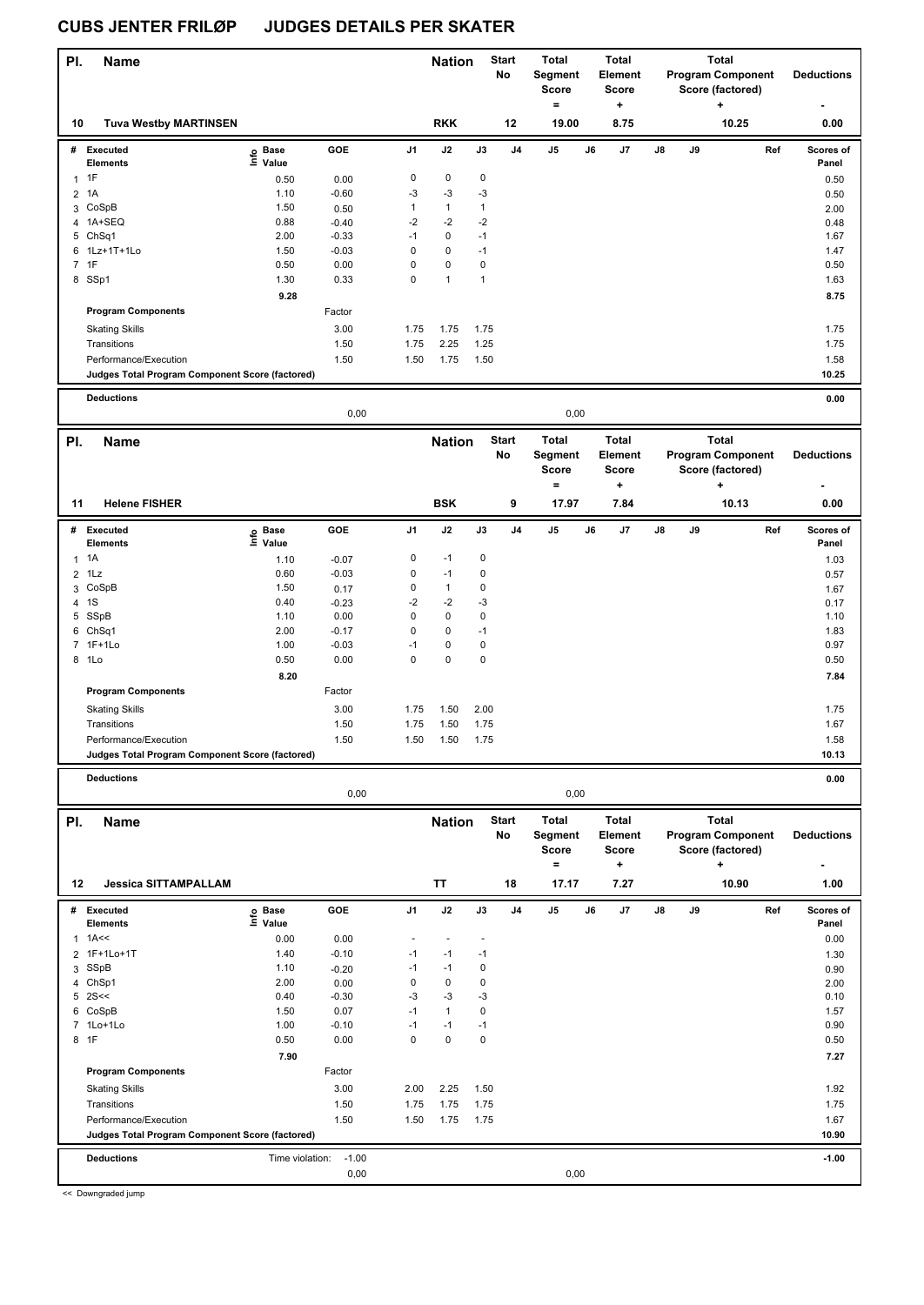| PI.            | <b>Name</b>                                     |                   |                 |                            | <b>Nation</b>          |                      | <b>Start</b><br>No       | Total<br>Segment<br>Score<br>$\qquad \qquad =$ |    | <b>Total</b><br>Element<br><b>Score</b><br>$\ddot{}$ |    |    | <b>Total</b><br><b>Program Component</b><br>Score (factored)<br>٠ | <b>Deductions</b>  |
|----------------|-------------------------------------------------|-------------------|-----------------|----------------------------|------------------------|----------------------|--------------------------|------------------------------------------------|----|------------------------------------------------------|----|----|-------------------------------------------------------------------|--------------------|
| 13             | Yiva Gran JONASSEN                              |                   |                 |                            | TT                     |                      | 15                       | 16.61                                          |    | 8.74                                                 |    |    | 8.87                                                              | 1.00               |
|                | # Executed<br><b>Elements</b>                   | e Base<br>⊑ Value | GOE             | J1                         | J2                     | J3                   | J4                       | J5                                             | J6 | J7                                                   | J8 | J9 | Ref                                                               | Scores of<br>Panel |
| $\mathbf{1}$   | 1A                                              | 1.10              | $-0.60$         | -3                         | $-3$                   | $-3$                 |                          |                                                |    |                                                      |    |    |                                                                   | 0.50               |
|                | 2 2 S                                           | 1.30              | $-0.07$         | $\mathbf 0$                | $-1$                   | 0                    |                          |                                                |    |                                                      |    |    |                                                                   | 1.23               |
| 3              | 1Lz+1Lo+1T                                      | 1.50              | $-0.03$         | $\pmb{0}$                  | $-1$                   | 0                    |                          |                                                |    |                                                      |    |    |                                                                   | 1.47               |
|                | 4 CCoSpB                                        | 1.70              | $-0.40$         | $-2$                       | $-1$                   | $-1$                 |                          |                                                |    |                                                      |    |    |                                                                   | 1.30               |
|                | 5 ChSq1                                         | 2.00              | $-0.50$         | $-1$                       | $-1$                   | $-1$                 |                          |                                                |    |                                                      |    |    |                                                                   | 1.50               |
|                | 6 1Lo                                           | 0.50              | 0.00            | $\mathbf 0$                | $\mathbf 0$            | $\pmb{0}$            |                          |                                                |    |                                                      |    |    |                                                                   | 0.50               |
|                | 7 SSpB                                          | 1.10              | 0.17            | $\mathbf 0$                | $\mathbf{1}$           | 0                    |                          |                                                |    |                                                      |    |    |                                                                   | 1.27               |
|                | 8 1F+1Lo                                        | 1.00              | $-0.03$         | $\mathbf 0$                | $-1$                   | 0                    |                          |                                                |    |                                                      |    |    |                                                                   | 0.97               |
|                |                                                 | 10.20             |                 |                            |                        |                      |                          |                                                |    |                                                      |    |    |                                                                   | 8.74               |
|                | <b>Program Components</b>                       |                   | Factor          |                            |                        |                      |                          |                                                |    |                                                      |    |    |                                                                   |                    |
|                | <b>Skating Skills</b>                           |                   | 3.00            | 1.50                       | 1.50                   | 1.75                 |                          |                                                |    |                                                      |    |    |                                                                   | 1.58               |
|                | Transitions                                     |                   | 1.50            | 1.50                       | 1.25                   | 1.25                 |                          |                                                |    |                                                      |    |    |                                                                   | 1.33               |
|                | Performance/Execution                           |                   | 1.50            | 1.25                       | 1.50                   | 1.50                 |                          |                                                |    |                                                      |    |    |                                                                   | 1.42               |
|                | Judges Total Program Component Score (factored) |                   |                 |                            |                        |                      |                          |                                                |    |                                                      |    |    |                                                                   | 8.87               |
|                | <b>Deductions</b>                               | Time violation:   | $-1.00$         |                            |                        |                      |                          |                                                |    |                                                      |    |    |                                                                   | $-1.00$            |
|                |                                                 |                   | 0,00            |                            |                        |                      |                          | 0,00                                           |    |                                                      |    |    |                                                                   |                    |
| PI.            | <b>Name</b>                                     |                   |                 |                            | <b>Nation</b>          |                      | <b>Start</b>             | <b>Total</b>                                   |    | <b>Total</b>                                         |    |    | <b>Total</b>                                                      |                    |
|                |                                                 |                   |                 |                            |                        |                      | No                       | Segment<br><b>Score</b>                        |    | Element<br><b>Score</b>                              |    |    | <b>Program Component</b><br>Score (factored)                      | <b>Deductions</b>  |
|                |                                                 |                   |                 |                            |                        |                      |                          | =                                              |    | ÷                                                    |    |    | ٠                                                                 |                    |
| 14             | <b>Christine OKSVANG</b>                        |                   |                 |                            | <b>RKK</b>             |                      | 16                       | 15.85                                          |    | 6.47                                                 |    |    | 9.38                                                              | 0.00               |
|                | # Executed                                      |                   | GOE             | J1                         | J2                     | J3                   | J4                       | J5                                             | J6 | J7                                                   | J8 | J9 | Ref                                                               | Scores of          |
|                | <b>Elements</b>                                 | e Base<br>⊑ Value |                 |                            |                        |                      |                          |                                                |    |                                                      |    |    |                                                                   | Panel              |
| 1              | 1Lo                                             | 0.50              | 0.00            | 0                          | 0                      | 0                    |                          |                                                |    |                                                      |    |    |                                                                   | 0.50               |
|                | 2 1S+1T+1T                                      | 1.20              | $-0.03$         | $-1$                       | $\pmb{0}$              | 0                    |                          |                                                |    |                                                      |    |    |                                                                   | 1.17               |
|                | 3 ssp0                                          | 0.00              | 0.00            | ÷,                         | ÷,                     |                      |                          |                                                |    |                                                      |    |    |                                                                   | 0.00               |
|                | 4 1Lo+1Lo                                       | 1.00              | $-0.03$         | 0                          | 0                      | $-1$                 |                          |                                                |    |                                                      |    |    |                                                                   | 0.97               |
|                | 5 ChSq1                                         | 2.00              | $-0.17$         | $\mathbf 0$                | $-1$                   | 0                    |                          |                                                |    |                                                      |    |    |                                                                   | 1.83               |
|                | 6 1F                                            | 0.50              | 0.00            | $\mathbf 0$                | $\pmb{0}$              | $\pmb{0}$            |                          |                                                |    |                                                      |    |    |                                                                   | 0.50               |
|                | 7 1S                                            | 0.40<br>1.50      | 0.00<br>$-0.40$ | $\mathbf 0$<br>$-1$        | $\pmb{0}$<br>$-1$      | 0<br>$-2$            |                          |                                                |    |                                                      |    |    |                                                                   | 0.40               |
|                | 8 CoSpB                                         | 7.10              |                 |                            |                        |                      |                          |                                                |    |                                                      |    |    |                                                                   | 1.10               |
|                |                                                 |                   |                 |                            |                        |                      |                          |                                                |    |                                                      |    |    |                                                                   | 6.47               |
|                | <b>Program Components</b>                       |                   | Factor          |                            |                        |                      |                          |                                                |    |                                                      |    |    |                                                                   |                    |
|                | <b>Skating Skills</b>                           |                   | 3.00            | 1.75                       | 1.50                   | 1.50                 |                          |                                                |    |                                                      |    |    |                                                                   | 1.58               |
|                | Transitions                                     |                   | 1.50            | 1.50                       | 1.25                   | 1.50                 |                          |                                                |    |                                                      |    |    |                                                                   | 1.42               |
|                | Performance/Execution                           |                   | 1.50            | 1.50                       | 1.75                   | 1.75                 |                          |                                                |    |                                                      |    |    |                                                                   | 1.67               |
|                | Judges Total Program Component Score (factored) |                   |                 |                            |                        |                      |                          |                                                |    |                                                      |    |    |                                                                   | 9.38               |
|                | <b>Deductions</b>                               |                   |                 |                            |                        |                      |                          |                                                |    |                                                      |    |    |                                                                   | 0.00               |
|                |                                                 |                   | 0,00            |                            |                        |                      |                          | 0,00                                           |    |                                                      |    |    |                                                                   |                    |
| PI.            | <b>Name</b>                                     |                   |                 |                            | <b>Nation</b>          |                      | <b>Start</b>             | <b>Total</b>                                   |    | <b>Total</b>                                         |    |    | <b>Total</b>                                                      |                    |
|                |                                                 |                   |                 |                            |                        |                      | No                       | Segment                                        |    | Element                                              |    |    | <b>Program Component</b>                                          | <b>Deductions</b>  |
|                |                                                 |                   |                 |                            |                        |                      |                          | Score<br>$=$                                   |    | <b>Score</b><br>+                                    |    |    | Score (factored)<br>٠                                             |                    |
|                |                                                 |                   |                 |                            | <b>BKK</b>             |                      | $\overline{\phantom{a}}$ |                                                |    |                                                      |    |    | 10.00                                                             |                    |
| 15             | <b>Una BRATTETEIG</b>                           |                   |                 |                            |                        |                      |                          | 15.53                                          |    | 5.53                                                 |    |    |                                                                   | 0.00               |
|                | # Executed                                      | e Base<br>⊑ Value | GOE             | J1                         | J2                     | J3                   | J4                       | J5                                             | J6 | J7                                                   | J8 | J9 | Ref                                                               | Scores of          |
|                | Elements                                        |                   |                 |                            |                        |                      |                          |                                                |    |                                                      |    |    |                                                                   | Panel              |
| $\mathbf{1}$   | 2Lo<<                                           | 0.50              | $-0.30$         | -3                         | -3                     | -3                   |                          |                                                |    |                                                      |    |    |                                                                   | 0.20               |
| $\overline{a}$ | 1Lz                                             | 0.60              | 0.00            | $\mathbf 0$<br>$\mathbf 0$ | $\pmb{0}$<br>$\pmb{0}$ | 0<br>0               |                          |                                                |    |                                                      |    |    |                                                                   | 0.60               |
|                | 3 ChSq1<br>4 SSp0                               | 2.00<br>0.00      | 0.00            |                            | ÷,                     |                      |                          |                                                |    |                                                      |    |    |                                                                   | 2.00               |
|                | 5 1F+1Lo+1T                                     | 1.40              | 0.00<br>$-0.10$ | $-1$                       | $-1$                   | $-1$                 |                          |                                                |    |                                                      |    |    |                                                                   | 0.00<br>1.30       |
|                | 6 1Lo+1Lo                                       | 1.00              | 0.00            | $\mathbf 0$                | $\pmb{0}$              | 0                    |                          |                                                |    |                                                      |    |    |                                                                   | 1.00               |
|                | 7 1F                                            | 0.50              | $-0.07$         | $\mathbf 0$                | $-1$                   | $-1$                 |                          |                                                |    |                                                      |    |    |                                                                   | 0.43               |
|                | 8 cosp0                                         | 0.00              | 0.00            |                            | $\ddot{\phantom{1}}$   | $\ddot{\phantom{1}}$ |                          |                                                |    |                                                      |    |    |                                                                   | 0.00               |
|                |                                                 | 6.00              |                 |                            |                        |                      |                          |                                                |    |                                                      |    |    |                                                                   | 5.53               |
|                | <b>Program Components</b>                       |                   | Factor          |                            |                        |                      |                          |                                                |    |                                                      |    |    |                                                                   |                    |
|                | <b>Skating Skills</b>                           |                   | 3.00            | 1.50                       | 1.75                   | 1.50                 |                          |                                                |    |                                                      |    |    |                                                                   | 1.58               |
|                | Transitions                                     |                   | 1.50            | 1.50                       | 2.00                   | 1.75                 |                          |                                                |    |                                                      |    |    |                                                                   | 1.75               |
|                | Performance/Execution                           |                   | 1.50            | 1.75                       | 1.50                   | 2.00                 |                          |                                                |    |                                                      |    |    |                                                                   | 1.75               |
|                | Judges Total Program Component Score (factored) |                   |                 |                            |                        |                      |                          |                                                |    |                                                      |    |    |                                                                   | 10.00              |
|                |                                                 |                   |                 |                            |                        |                      |                          |                                                |    |                                                      |    |    |                                                                   |                    |
|                | <b>Deductions</b>                               |                   | 0,00            |                            |                        |                      |                          | 0,00                                           |    |                                                      |    |    |                                                                   | 0.00               |
|                |                                                 |                   |                 |                            |                        |                      |                          |                                                |    |                                                      |    |    |                                                                   |                    |

<< Downgraded jump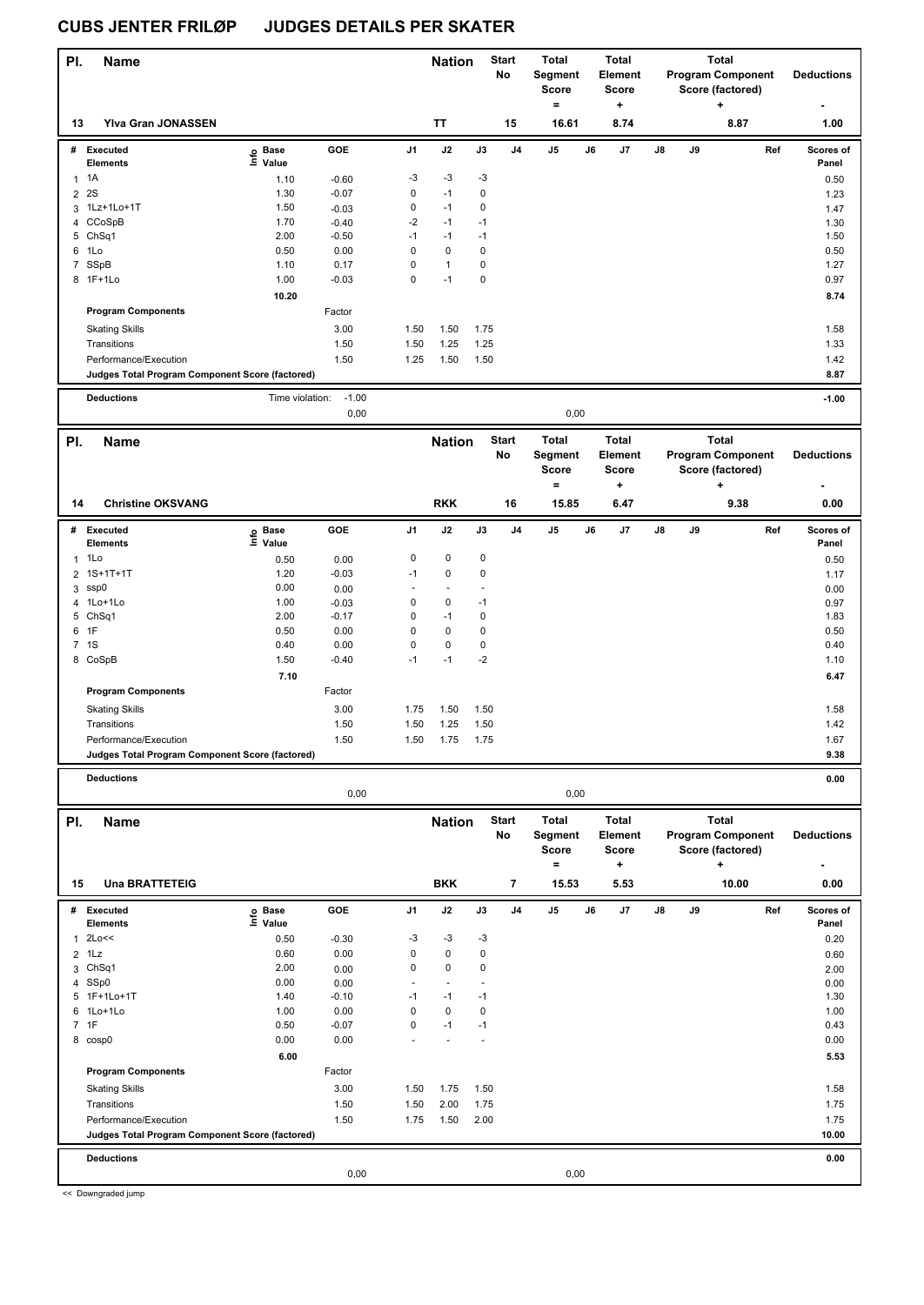| PI.            | <b>Name</b>                                     |   |                            |         |                | <b>Nation</b> |             | <b>Start</b><br>No | <b>Total</b><br>Segment<br><b>Score</b> |      | <b>Total</b><br><b>Element</b><br><b>Score</b> |               |    | <b>Total</b><br><b>Program Component</b><br>Score (factored) | <b>Deductions</b>  |
|----------------|-------------------------------------------------|---|----------------------------|---------|----------------|---------------|-------------|--------------------|-----------------------------------------|------|------------------------------------------------|---------------|----|--------------------------------------------------------------|--------------------|
| 16             | Jennifer CHAO                                   |   |                            |         |                | <b>TIN</b>    |             | $\mathbf{2}$       | ۰<br>15.24                              |      | ٠<br>6.74                                      |               |    | ٠<br>8.50                                                    | 0.00               |
| #              | Executed<br><b>Elements</b>                     |   | e Base<br>⊆ Value<br>Value | GOE     | J <sub>1</sub> | J2            | J3          | J <sub>4</sub>     | J <sub>5</sub>                          | J6   | J7                                             | $\mathsf{J}8$ | J9 | Ref                                                          | Scores of<br>Panel |
|                | 1Lz+1T                                          | е | 1.00                       | $-0.23$ | $-3$           | $-2$          | $-2$        |                    |                                         |      |                                                |               |    |                                                              | 0.77               |
| $\overline{2}$ | 1F                                              |   | 0.50                       | $-0.03$ | 0              | $-1$          | 0           |                    |                                         |      |                                                |               |    |                                                              | 0.47               |
|                | 3 ChSq1                                         |   | 2.00                       | $-0.50$ | $-1$           | $-1$          | $-1$        |                    |                                         |      |                                                |               |    |                                                              | 1.50               |
|                | 4 1A                                            |   | 1.10                       | 0.00    | 0              | 0             | $\mathbf 0$ |                    |                                         |      |                                                |               |    |                                                              | 1.10               |
|                | 5 CSSpB                                         |   | 1.60                       | $-0.10$ | 0              | 0             | $-1$        |                    |                                         |      |                                                |               |    |                                                              | 1.50               |
| 6              | 1A                                              |   | 1.10                       | $-0.60$ | $-3$           | $-3$          | $-3$        |                    |                                         |      |                                                |               |    |                                                              | 0.50               |
|                | 7 1Lo                                           |   | 0.50                       | 0.00    | 0              | 0             | $\mathbf 0$ |                    |                                         |      |                                                |               |    |                                                              | 0.50               |
|                | 8 USpB                                          |   | 1.00                       | $-0.60$ | $-2$           | $-2$          | $-2$        |                    |                                         |      |                                                |               |    |                                                              | 0.40               |
|                |                                                 |   | 8.80                       |         |                |               |             |                    |                                         |      |                                                |               |    |                                                              | 6.74               |
|                | <b>Program Components</b>                       |   |                            | Factor  |                |               |             |                    |                                         |      |                                                |               |    |                                                              |                    |
|                | <b>Skating Skills</b>                           |   |                            | 3.00    | 1.75           | 1.50          | 1.50        |                    |                                         |      |                                                |               |    |                                                              | 1.58               |
|                | Transitions                                     |   |                            | 1.50    | 1.25           | 1.50          | 1.25        |                    |                                         |      |                                                |               |    |                                                              | 1.33               |
|                | Performance/Execution                           |   |                            | 1.50    | 1.25           | 1.00          | 1.25        |                    |                                         |      |                                                |               |    |                                                              | 1.17               |
|                | Judges Total Program Component Score (factored) |   |                            |         |                |               |             |                    |                                         |      |                                                |               |    |                                                              | 8.50               |
|                | <b>Deductions</b>                               |   |                            |         |                |               |             |                    |                                         |      |                                                |               |    |                                                              | 0.00               |
|                |                                                 |   |                            | 0.00    |                |               |             |                    |                                         | 0,00 |                                                |               |    |                                                              |                    |

e Jump take off with wrong edge

| PI.            | <b>Name</b>                                     |                   |            |                | <b>Nation</b> |      | <b>Start</b><br>No | <b>Total</b><br>Segment<br><b>Score</b> |    | <b>Total</b><br>Element<br>Score |               |    | <b>Total</b><br><b>Program Component</b><br>Score (factored) | <b>Deductions</b>  |
|----------------|-------------------------------------------------|-------------------|------------|----------------|---------------|------|--------------------|-----------------------------------------|----|----------------------------------|---------------|----|--------------------------------------------------------------|--------------------|
|                |                                                 |                   |            |                |               |      |                    | ۰                                       |    | ÷                                |               |    | ÷                                                            |                    |
| 17             | <b>Lotte SCHIBBYE</b>                           |                   |            |                | <b>OI</b>     |      | 6                  | 14.27                                   |    | 5.77                             |               |    | 8.50                                                         | 0.00               |
| #              | <b>Executed</b><br><b>Elements</b>              | e Base<br>E Value | <b>GOE</b> | J <sub>1</sub> | J2            | J3   | J <sub>4</sub>     | J <sub>5</sub>                          | J6 | J7                               | $\mathsf{J}8$ | J9 | Ref                                                          | Scores of<br>Panel |
| $\mathbf{1}$   | 1F                                              | 0.50              | 0.00       | 0              | 0             | 0    |                    |                                         |    |                                  |               |    |                                                              | 0.50               |
| $\overline{2}$ | SSpB                                            | 1.10              | $-0.40$    | $-2$           | $-1$          | $-1$ |                    |                                         |    |                                  |               |    |                                                              | 0.70               |
|                | 3 1T+1Lo                                        | 0.90              | 0.00       | 0              | 0             | 0    |                    |                                         |    |                                  |               |    |                                                              | 0.90               |
|                | 4 ChSq1                                         | 2.00              | $-0.33$    | $-1$           | 0             | $-1$ |                    |                                         |    |                                  |               |    |                                                              | 1.67               |
|                | 5 1F+1Lo+1Lo                                    | 1.50              | 0.00       | 0              | $\mathbf 0$   | 0    |                    |                                         |    |                                  |               |    |                                                              | 1.50               |
| 6              | 1Lo                                             | 0.50              | 0.00       | 0              | $\mathbf 0$   | 0    |                    |                                         |    |                                  |               |    |                                                              | 0.50               |
|                | 7 Csp0                                          | 0.00              | 0.00       |                |               |      |                    |                                         |    |                                  |               |    |                                                              | 0.00               |
|                |                                                 | 6.50              |            |                |               |      |                    |                                         |    |                                  |               |    |                                                              | 5.77               |
|                | <b>Program Components</b>                       |                   | Factor     |                |               |      |                    |                                         |    |                                  |               |    |                                                              |                    |
|                | <b>Skating Skills</b>                           |                   | 3.00       | 1.25           | 1.75          | 1.50 |                    |                                         |    |                                  |               |    |                                                              | 1.50               |
|                | Transitions                                     |                   | 1.50       | 1.25           | 1.50          | 1.25 |                    |                                         |    |                                  |               |    |                                                              | 1.33               |
|                | Performance/Execution                           |                   | 1.50       | 1.25           | 1.50          | 1.25 |                    |                                         |    |                                  |               |    |                                                              | 1.33               |
|                | Judges Total Program Component Score (factored) |                   |            |                |               |      |                    |                                         |    |                                  |               |    |                                                              | 8.50               |
|                | <b>Deductions</b>                               |                   |            |                |               |      |                    |                                         |    |                                  |               |    |                                                              | 0.00               |

0,00 0,00

| PI.            | <b>Name</b>                                     |                                  |         |                | <b>Nation</b> |           | <b>Start</b><br><b>No</b> | <b>Total</b><br>Segment<br><b>Score</b> |      | <b>Total</b><br><b>Element</b><br><b>Score</b> |    |    | Total<br><b>Program Component</b><br>Score (factored) | <b>Deductions</b>  |
|----------------|-------------------------------------------------|----------------------------------|---------|----------------|---------------|-----------|---------------------------|-----------------------------------------|------|------------------------------------------------|----|----|-------------------------------------------------------|--------------------|
| 18             | <b>Sunniva OSNES</b>                            |                                  |         |                | <b>RKK</b>    |           | 10                        | $=$<br>13.72                            |      | ÷<br>4.96                                      |    |    | $\ddot{}$<br>8.76                                     | 0.00               |
|                |                                                 |                                  |         |                |               |           |                           |                                         |      |                                                |    |    |                                                       |                    |
| #              | Executed<br><b>Elements</b>                     | <b>Base</b><br>e Base<br>⊑ Value | GOE     | J <sub>1</sub> | J2            | J3        | J <sub>4</sub>            | J <sub>5</sub>                          | J6   | J7                                             | J8 | J9 | Ref                                                   | Scores of<br>Panel |
| 1              | 1Lo                                             | 0.50                             | $-0.03$ | $-1$           | 0             | 0         |                           |                                         |      |                                                |    |    |                                                       | 0.47               |
|                | 2 1F                                            | 0.50                             | $-0.10$ | $-1$           | $-1$          | $-1$      |                           |                                         |      |                                                |    |    |                                                       | 0.40               |
| 3              | ssp0                                            | 0.00                             | 0.00    |                |               |           |                           |                                         |      |                                                |    |    |                                                       | 0.00               |
| $\overline{4}$ | 1Lz                                             | 0.60                             | 0.00    | 0              | $\mathbf 0$   | 0         |                           |                                         |      |                                                |    |    |                                                       | 0.60               |
| 5              | ChSq1                                           | 2.00                             | $-0.17$ | 0              | $-1$          | $\pmb{0}$ |                           |                                         |      |                                                |    |    |                                                       | 1.83               |
| 6              | 1S+1T+1Lo                                       | 1.30                             | $-0.07$ | 0              | $-1$          | $-1$      |                           |                                         |      |                                                |    |    |                                                       | 1.23               |
|                | 7 1F                                            | 0.50                             | $-0.07$ | $-1$           | 0             | $-1$      |                           |                                         |      |                                                |    |    |                                                       | 0.43               |
| 8              | CoSp0                                           | 0.00                             | 0.00    |                |               | ٠         |                           |                                         |      |                                                |    |    |                                                       | 0.00               |
|                |                                                 | 5.40                             |         |                |               |           |                           |                                         |      |                                                |    |    |                                                       | 4.96               |
|                | <b>Program Components</b>                       |                                  | Factor  |                |               |           |                           |                                         |      |                                                |    |    |                                                       |                    |
|                | <b>Skating Skills</b>                           |                                  | 3.00    | 1.50           | 1.25          | 1.50      |                           |                                         |      |                                                |    |    |                                                       | 1.42               |
|                | Transitions                                     |                                  | 1.50    | 1.50           | 1.25          | 1.50      |                           |                                         |      |                                                |    |    |                                                       | 1.42               |
|                | Performance/Execution                           |                                  | 1.50    | 1.50           | 1.50          | 1.75      |                           |                                         |      |                                                |    |    |                                                       | 1.58               |
|                | Judges Total Program Component Score (factored) |                                  |         |                |               |           |                           |                                         |      |                                                |    |    |                                                       | 8.76               |
|                | <b>Deductions</b>                               |                                  |         |                |               |           |                           |                                         |      |                                                |    |    |                                                       | 0.00               |
|                |                                                 |                                  | 0,00    |                |               |           |                           |                                         | 0,00 |                                                |    |    |                                                       |                    |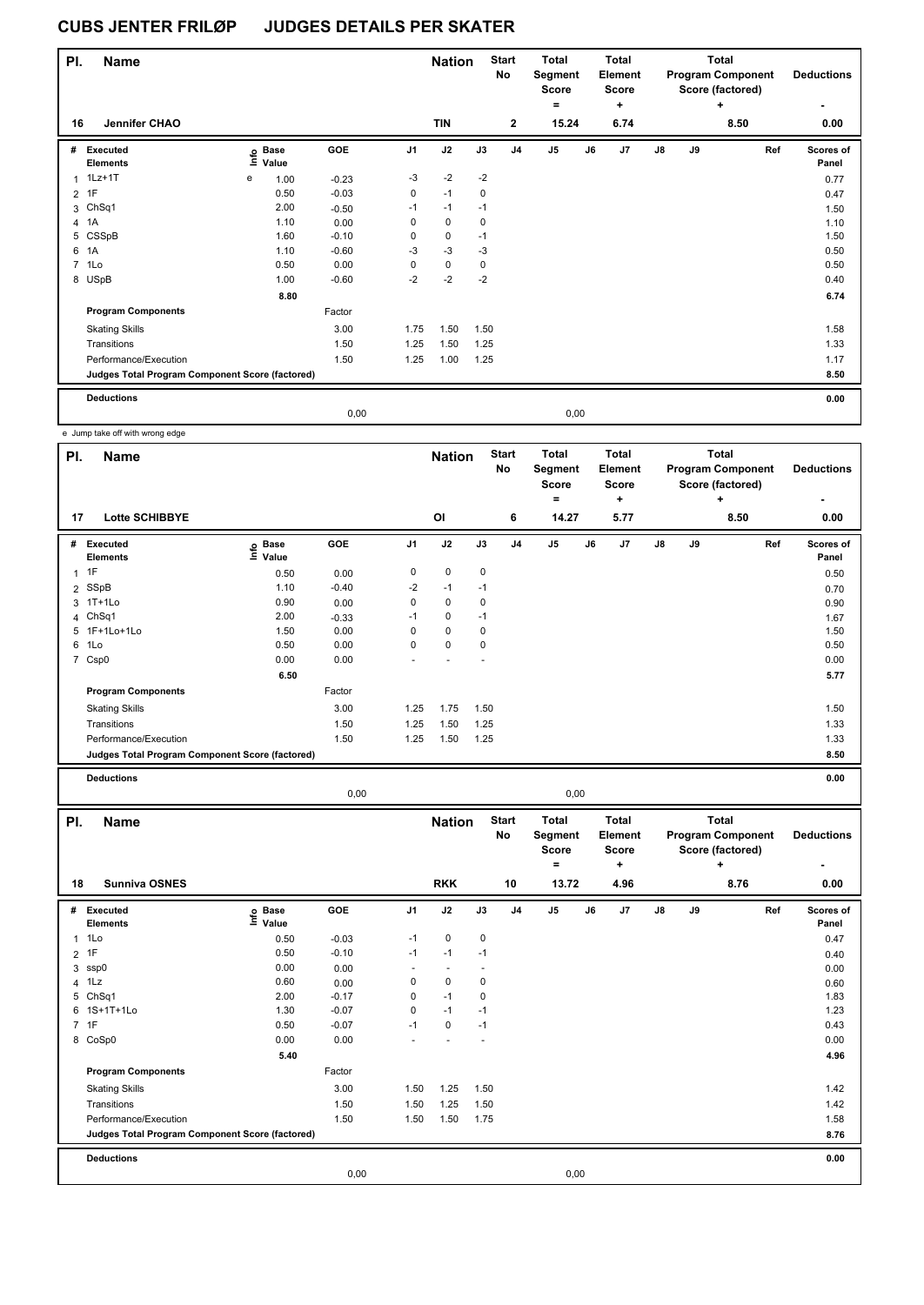| PI.            | Name                                            |                   |                           |             | <b>Nation</b>  |                      | <b>Start</b><br>No | Total<br>Segment<br>Score<br>$=$ |    | Total<br>Element<br>Score<br>+ | <b>Total</b><br><b>Program Component</b><br>Score (factored)<br>+ |    |                                          | <b>Deductions</b>  |
|----------------|-------------------------------------------------|-------------------|---------------------------|-------------|----------------|----------------------|--------------------|----------------------------------|----|--------------------------------|-------------------------------------------------------------------|----|------------------------------------------|--------------------|
| 19             | <b>Oda GUNDERSEN</b>                            |                   |                           |             | <b>AKK</b>     |                      | 20                 | 13.21                            |    | 4.94                           |                                                                   |    | 8.27                                     | 0.00               |
|                | # Executed<br><b>Elements</b>                   | e Base<br>⊑ Value | GOE                       | J1          | J2             | $\mathsf{J3}$        | J4                 | J5                               | J6 | J7                             | J8                                                                | J9 | Ref                                      | Scores of<br>Panel |
| $\mathbf{1}$   | 1A                                              | 1.10              | $-0.53$                   | $-2$        | $-3$           | $-3$                 |                    |                                  |    |                                |                                                                   |    |                                          | 0.57               |
| 2              | 1S+1Lo                                          | 0.90              | 0.00                      | 0           | $\pmb{0}$      | 0                    |                    |                                  |    |                                |                                                                   |    |                                          | 0.90               |
| 3              | Chsq0                                           | 0.00              | 0.00                      | ÷,          | $\overline{a}$ |                      |                    |                                  |    |                                |                                                                   |    |                                          | 0.00               |
|                | 4 USpB                                          | 1.00              | 0.17                      | 0           | $\mathbf{1}$   | 0                    |                    |                                  |    |                                |                                                                   |    |                                          | 1.17               |
|                | 5 1Lz+1T+Lo                                     | 1.00              | $-0.17$                   | $-1$        | $-2$           | $-2$                 |                    |                                  |    |                                |                                                                   |    |                                          | 0.83               |
| 6              | 1T                                              | 0.40              | $-0.10$                   | $-1$        | $-1$           | $-1$                 |                    |                                  |    |                                |                                                                   |    |                                          | 0.30               |
| 7              | 1F                                              | 0.50              | $-0.03$                   | $\mathbf 0$ | $-1$           | 0                    |                    |                                  |    |                                |                                                                   |    |                                          | 0.47               |
|                | 8 CSpB                                          | 1.10              | $-0.40$                   | $-1$        | $-2$           | $-1$                 |                    |                                  |    |                                |                                                                   |    |                                          | 0.70               |
|                |                                                 | 6.00              |                           |             |                |                      |                    |                                  |    |                                |                                                                   |    |                                          | 4.94               |
|                | <b>Program Components</b>                       |                   | Factor                    |             |                |                      |                    |                                  |    |                                |                                                                   |    |                                          |                    |
|                | <b>Skating Skills</b>                           |                   | 3.00                      | 1.25        | 1.75           | 1.25                 |                    |                                  |    |                                |                                                                   |    |                                          | 1.42               |
|                | Transitions                                     |                   | 1.50                      | 1.00        | 1.50           | 1.00                 |                    |                                  |    |                                |                                                                   |    |                                          | 1.17               |
|                | Performance/Execution                           |                   | 1.50                      | 1.25        | 2.00           | 1.25                 |                    |                                  |    |                                |                                                                   |    |                                          | 1.50               |
|                | Judges Total Program Component Score (factored) |                   |                           |             |                |                      |                    |                                  |    |                                |                                                                   |    |                                          | 8.27               |
|                | <b>Deductions</b>                               |                   |                           |             |                |                      |                    |                                  |    |                                |                                                                   |    |                                          | 0.00               |
|                | 0,00<br>0,00                                    |                   |                           |             |                |                      |                    |                                  |    |                                |                                                                   |    |                                          |                    |
| PI.            | Name                                            |                   |                           |             | <b>Nation</b>  |                      | <b>Start</b>       | <b>Total</b>                     |    | <b>Total</b>                   |                                                                   |    | <b>Total</b>                             |                    |
|                |                                                 |                   |                           |             | No             |                      |                    | Segment                          |    | Element                        | <b>Program Component</b>                                          |    |                                          | <b>Deductions</b>  |
|                |                                                 |                   |                           |             |                |                      |                    | <b>Score</b>                     |    | <b>Score</b>                   |                                                                   |    | Score (factored)                         |                    |
| 20             | <b>Tiril Fredriksberg ROALD</b>                 |                   |                           |             | OI             |                      | 1                  | $\equiv$<br>12.18                |    | +<br>3.80                      |                                                                   |    | ٠<br>9.38                                | 1.00               |
|                |                                                 |                   |                           |             |                |                      |                    |                                  |    |                                |                                                                   |    |                                          |                    |
|                | # Executed<br><b>Elements</b>                   | e Base<br>⊑ Value | GOE                       | J1          | J2             | $\mathsf{J3}$        | J <sub>4</sub>     | J5                               | J6 | J7                             | J8                                                                | J9 | Ref                                      | Scores of<br>Panel |
| 1              | Csp <sub>0</sub>                                | 0.00              | 0.00                      |             |                |                      |                    |                                  |    |                                |                                                                   |    |                                          | 0.00               |
| $\overline{2}$ | 1Lo                                             | 0.50              | 0.00                      | 0           | $\pmb{0}$      | 0                    |                    |                                  |    |                                |                                                                   |    |                                          | 0.50               |
|                | 3 ChSq1                                         | 2.00              | $-0.50$                   | $-1$        | $-1$           | $-1$                 |                    |                                  |    |                                |                                                                   |    |                                          | 1.50               |
| 4              | 1Lo+1Lo                                         | 1.00              | $-0.07$                   | $-1$        | $\pmb{0}$      | $-1$                 |                    |                                  |    |                                |                                                                   |    |                                          | 0.93               |
|                | 5 Ssp0                                          | 0.00              | 0.00                      | $\sim$      | $\sim$         | $\ddot{\phantom{1}}$ |                    |                                  |    |                                |                                                                   |    |                                          | 0.00               |
| 6              | 1F                                              | 0.50              | 0.00                      | 0           | $\pmb{0}$      | $\pmb{0}$            |                    |                                  |    |                                |                                                                   |    |                                          | 0.50               |
|                | 7 1S                                            | 0.40              | $-0.03$                   | 0           | $-1$           | 0                    |                    |                                  |    |                                |                                                                   |    |                                          | 0.37               |
|                | 8 F+SEQ                                         | 0.00              | 0.00                      |             |                |                      |                    |                                  |    |                                |                                                                   |    |                                          | 0.00               |
|                |                                                 | 4.40              |                           |             |                |                      |                    |                                  |    |                                |                                                                   |    |                                          | 3.80               |
|                | <b>Program Components</b>                       |                   | Factor                    |             |                |                      |                    |                                  |    |                                |                                                                   |    |                                          |                    |
|                | <b>Skating Skills</b>                           |                   | 3.00                      | 1.50        | 1.50           | 1.50                 |                    |                                  |    |                                |                                                                   |    |                                          | 1.50               |
|                | Transitions                                     |                   | 1.50                      | 1.50        | 1.50           | 1.75                 |                    |                                  |    |                                |                                                                   |    |                                          | 1.58               |
|                | Performance/Execution                           |                   | 1.50                      | 1.75        | 1.75           | 1.50                 |                    |                                  |    |                                |                                                                   |    |                                          | 1.67               |
|                | Judges Total Program Component Score (factored) |                   |                           |             |                |                      |                    |                                  |    |                                |                                                                   |    |                                          | 9.38               |
|                |                                                 |                   |                           |             |                |                      |                    |                                  |    |                                |                                                                   |    |                                          |                    |
|                | <b>Deductions</b>                               |                   | $-1.00$<br>Falls:<br>0,00 |             |                |                      |                    | 0,00                             |    |                                |                                                                   |    |                                          | $-1.00$            |
|                |                                                 |                   |                           |             |                |                      |                    |                                  |    | <b>Total</b>                   |                                                                   |    |                                          |                    |
| PI.            | Name                                            |                   |                           |             | <b>Nation</b>  |                      | <b>Start</b><br>No | Total<br>Segment                 |    | Element                        |                                                                   |    | <b>Total</b><br><b>Program Component</b> | <b>Deductions</b>  |
|                |                                                 |                   |                           |             |                |                      |                    | <b>Score</b>                     |    | <b>Score</b>                   |                                                                   |    | Score (factored)                         |                    |
|                |                                                 |                   |                           |             |                |                      |                    | $\equiv$                         |    | +                              |                                                                   |    |                                          |                    |
| 21             | <b>Thanh Tam NGUYEN</b>                         |                   |                           |             | <b>TIN</b>     |                      | 11                 | 12.10                            |    | 4.47                           |                                                                   |    | 8.63                                     | 1.00               |
|                | # Executed                                      |                   | GOE                       | J1          | J2             | $\mathsf{J3}$        | J4                 | J5                               | J6 | J7                             | J8                                                                | J9 | Ref                                      | Scores of          |
|                | <b>Elements</b>                                 | e Base<br>⊑ Value |                           |             |                |                      |                    |                                  |    |                                |                                                                   |    |                                          | Panel              |
| $\mathbf{1}$   | 1S                                              | 0.40              | 0.00                      | 0           | 0              | $\pmb{0}$            |                    |                                  |    |                                |                                                                   |    |                                          | 0.40               |
| 2              | $1Lo+1T$                                        | 0.90              | $-0.03$                   | $-1$        | 0              | 0                    |                    |                                  |    |                                |                                                                   |    |                                          | 0.87               |
|                | 3 ChSq1                                         | 2.00              | $-1.50$                   | -3          | $-3$           | -3                   |                    |                                  |    |                                |                                                                   |    |                                          | 0.50               |
| 4              | 1F                                              | 0.50              | 0.00                      | 0           | 0              | 0                    |                    |                                  |    |                                |                                                                   |    |                                          | 0.50               |
|                | 5 SSpB                                          | 1.10              | $-0.20$                   | $-1$        | 0              | $-1$                 |                    |                                  |    |                                |                                                                   |    |                                          | 0.90               |
| 6              | 1Lo                                             | 0.50              | 0.00                      | $\mathbf 0$ | 0              | 0                    |                    |                                  |    |                                |                                                                   |    |                                          | 0.50               |
|                | 7 USpB                                          | 1.00              | $-0.40$                   | $-2$        | $-2$           | $\mathbf 0$          |                    |                                  |    |                                |                                                                   |    |                                          | 0.60               |
|                | 8 1F                                            | 0.50              | $-0.30$                   | -3          | -3             | -3                   |                    |                                  |    |                                |                                                                   |    |                                          | 0.20               |
|                |                                                 | 6.90              |                           |             |                |                      |                    |                                  |    |                                |                                                                   |    |                                          | 4.47               |
|                | <b>Program Components</b>                       |                   | Factor                    |             |                |                      |                    |                                  |    |                                |                                                                   |    |                                          |                    |
|                | <b>Skating Skills</b>                           |                   | 3.00                      | 1.25        | 2.00           | 1.25                 |                    |                                  |    |                                |                                                                   |    |                                          | 1.50               |
|                | Transitions                                     |                   | 1.50                      | 1.25        | 1.50           | 1.00                 |                    |                                  |    |                                |                                                                   |    |                                          | 1.25               |
|                | Performance/Execution                           |                   | 1.50                      | 1.00        | 2.00           | 1.50                 |                    |                                  |    |                                |                                                                   |    |                                          | 1.50               |
|                | Judges Total Program Component Score (factored) |                   |                           |             |                |                      |                    |                                  |    |                                |                                                                   |    |                                          | 8.63               |
|                | <b>Deductions</b>                               |                   | $-1.00$<br>Falls:         |             |                |                      |                    |                                  |    |                                |                                                                   |    |                                          | $-1.00$            |
|                |                                                 |                   | 0,00                      |             |                |                      |                    | 0,00                             |    |                                |                                                                   |    |                                          |                    |
|                |                                                 |                   |                           |             |                |                      |                    |                                  |    |                                |                                                                   |    |                                          |                    |